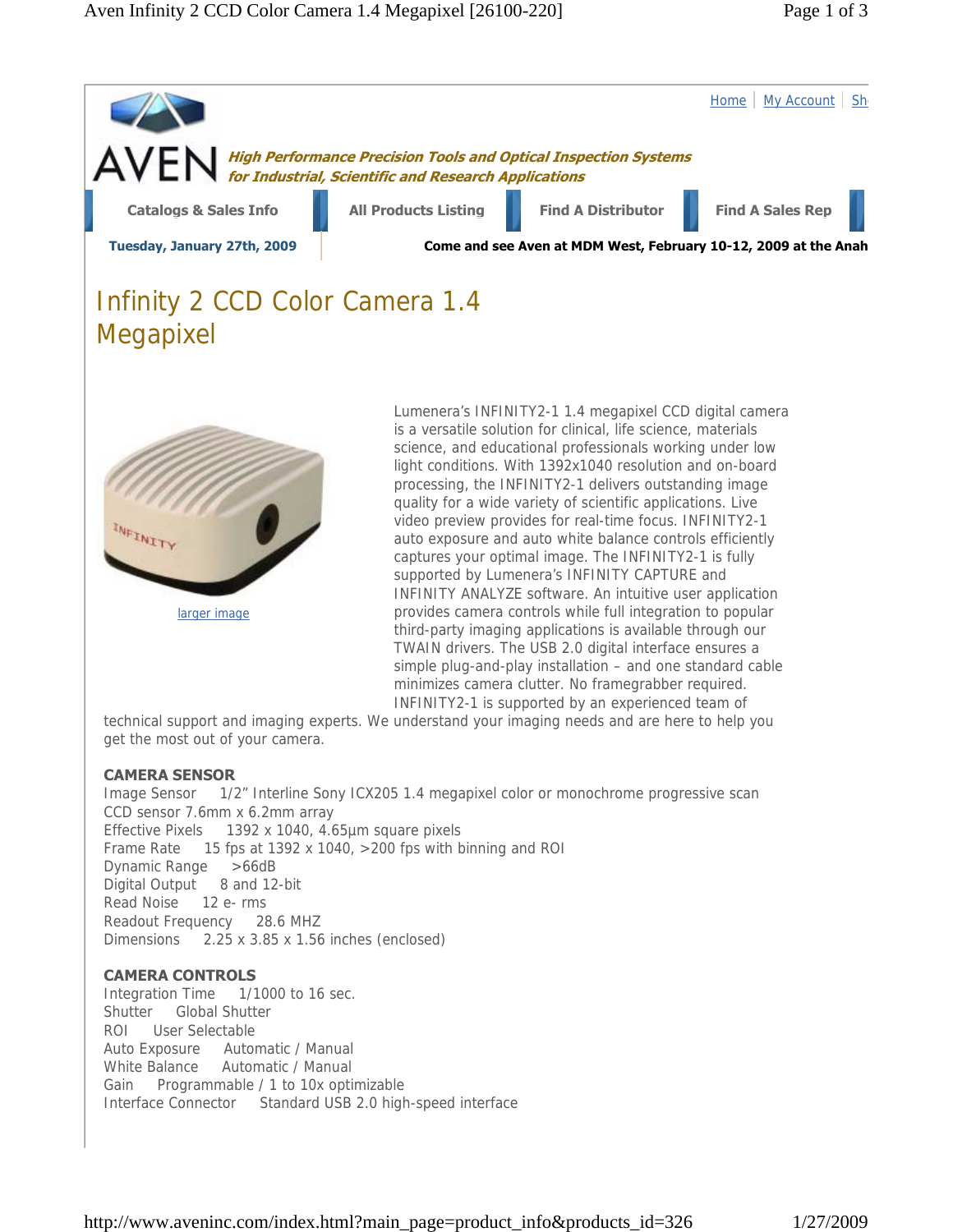Dimensions (L x W x H) 3.85 x 2.00 x 2.75 inches Lens Mount C-Mount lens adapter Binning Options 2x2, 3x3, 4x4 Mass 300 g Power Requirement USB 2.0 bus power, or external 5VDC - 500 mA Power Consumption ~2.5Watts Operating Temperature 0° C to +50° C Operating Humidity 5%-95%, Non-condensing **Downloadable Documents • The Infinity Caputre & Analyze** Model: 26100-220 Shipping Weight: 1.5lbs

Add to Cart:  $\sqrt{1}$ 

**Add to Cart**